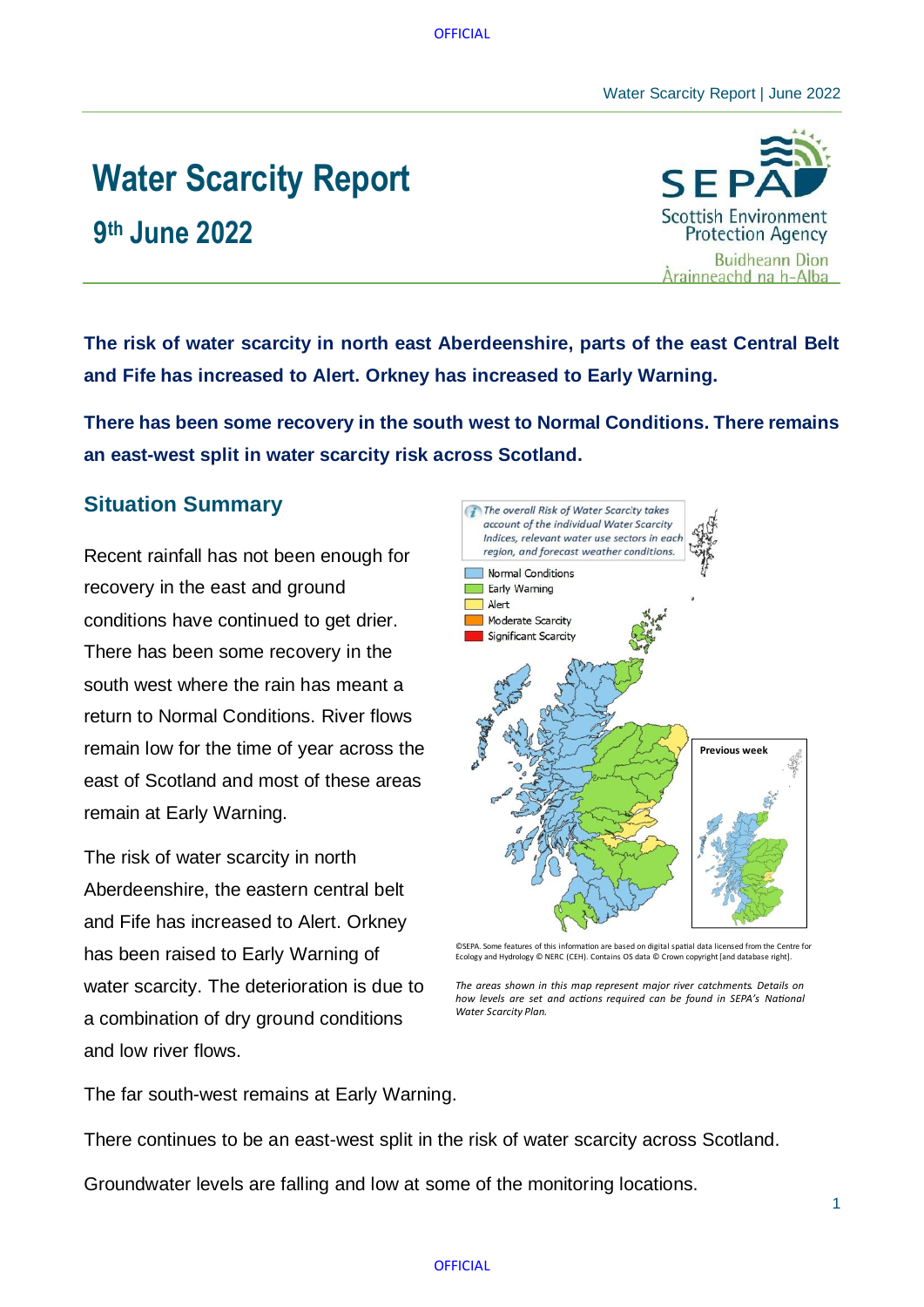SEPA is monitoring the situation closely and coordinating steps to manage water resources in line with Scotland's National Water Scarcity Plan which is available on SEPA's website: [https://www.sepa.org.uk/environment/water/water-scarcity/.](https://www.sepa.org.uk/environment/water/water-scarcity/)

You can help us by reporting any evidence you see of water scarcity. For details of information that would be useful to us and where to send it see: [Water scarcity in your area](https://www.sepa.org.uk/environment/water/water-scarcity/water-scarcity-in-your-area/)  [| Scottish Environment Protection Agency \(SEPA\).](https://www.sepa.org.uk/environment/water/water-scarcity/water-scarcity-in-your-area/)

## **Advice for water users**

We advise water users, including those with private water supplies, to be aware of the potential risk of water scarcity this summer, and for businesses to plan ahead where possible. Water scarcity - [plan ahead and use water](https://www.sepa.org.uk/media/514860/sepa_water-scarcity_digital-leaflet.pdf) [wisely \(sepa.org.uk\)](https://www.sepa.org.uk/media/514860/sepa_water-scarcity_digital-leaflet.pdf)

Public water supplies are operating normally.

## **Weather forecast (09/06/22)**

Patchy light rain on Thursday. Windy with showers or longer outbreaks on Friday and Saturday, the heaviest rain across the NW Highlands. Scattered showers on Sunday, then further rain on Monday, heaviest across the West/NW Highlands.

At a seasonal timescale, models show a normal likelihood of wet and dry conditions over the summer months, but there is more chance of higher-than-normal temperatures over this time.

*© Crown copyright [2022], Met Office*

#### **Supporting information**

Rainfall and river flows:

These maps show rainfall (top row) and river flow (bottom row) relative to the long-term average, for this time of year, over 30 days, 90 days and 180 days. River flows have been lower than normal for the time of year in most areas apart from the northwest although rainfall has broadly been at normal levels for the last month.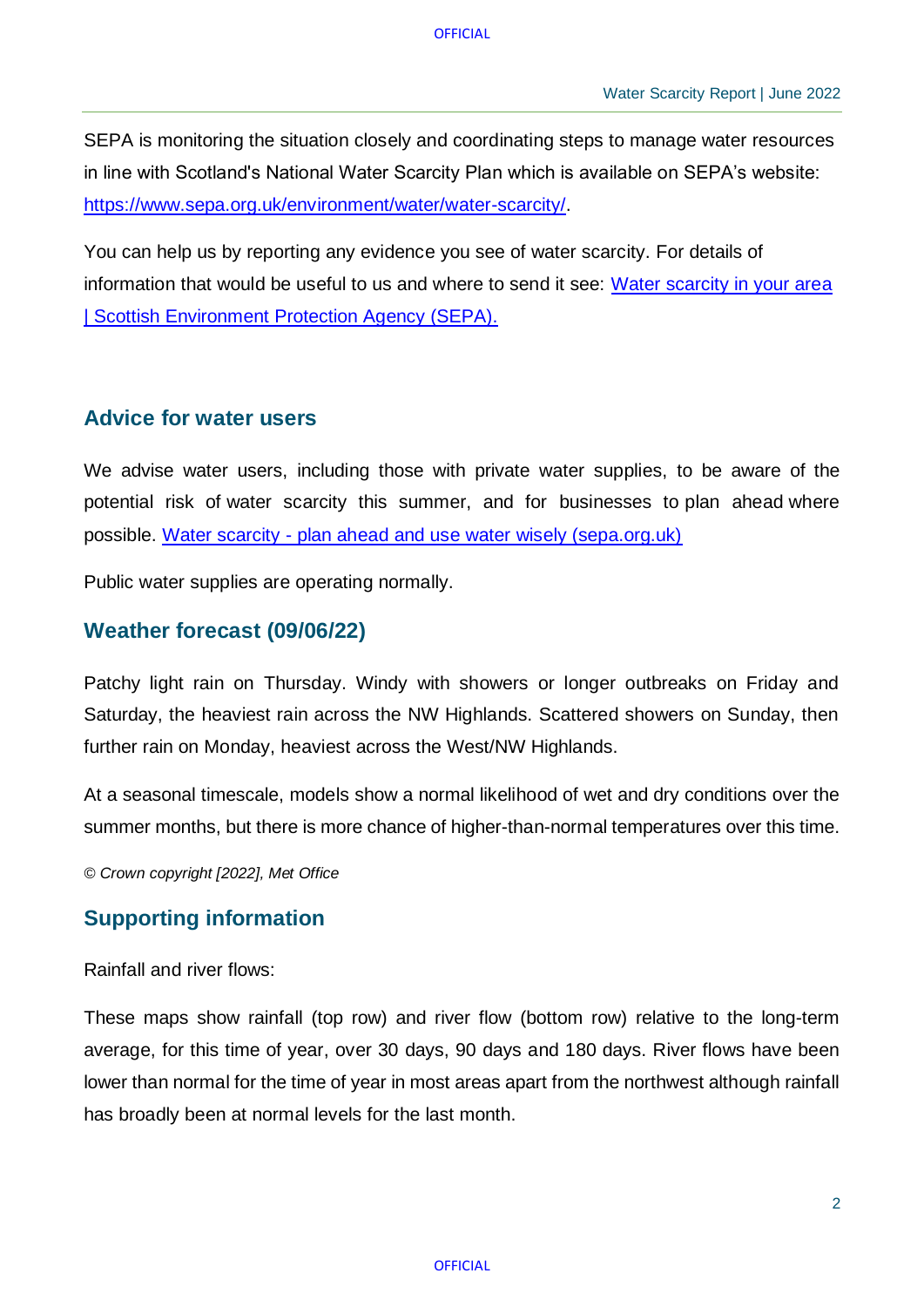### Water Scarcity Report | June 2022



Soil moisture deficit:

These maps show this week's soil moisture deficit, alongside last weeks for comparison. This is obtained from the Met Office Rainfall and Evaporation Calculation System (MORECS). Soil moisture deficit along the east coast has increased again this week, indicating that soils became drier.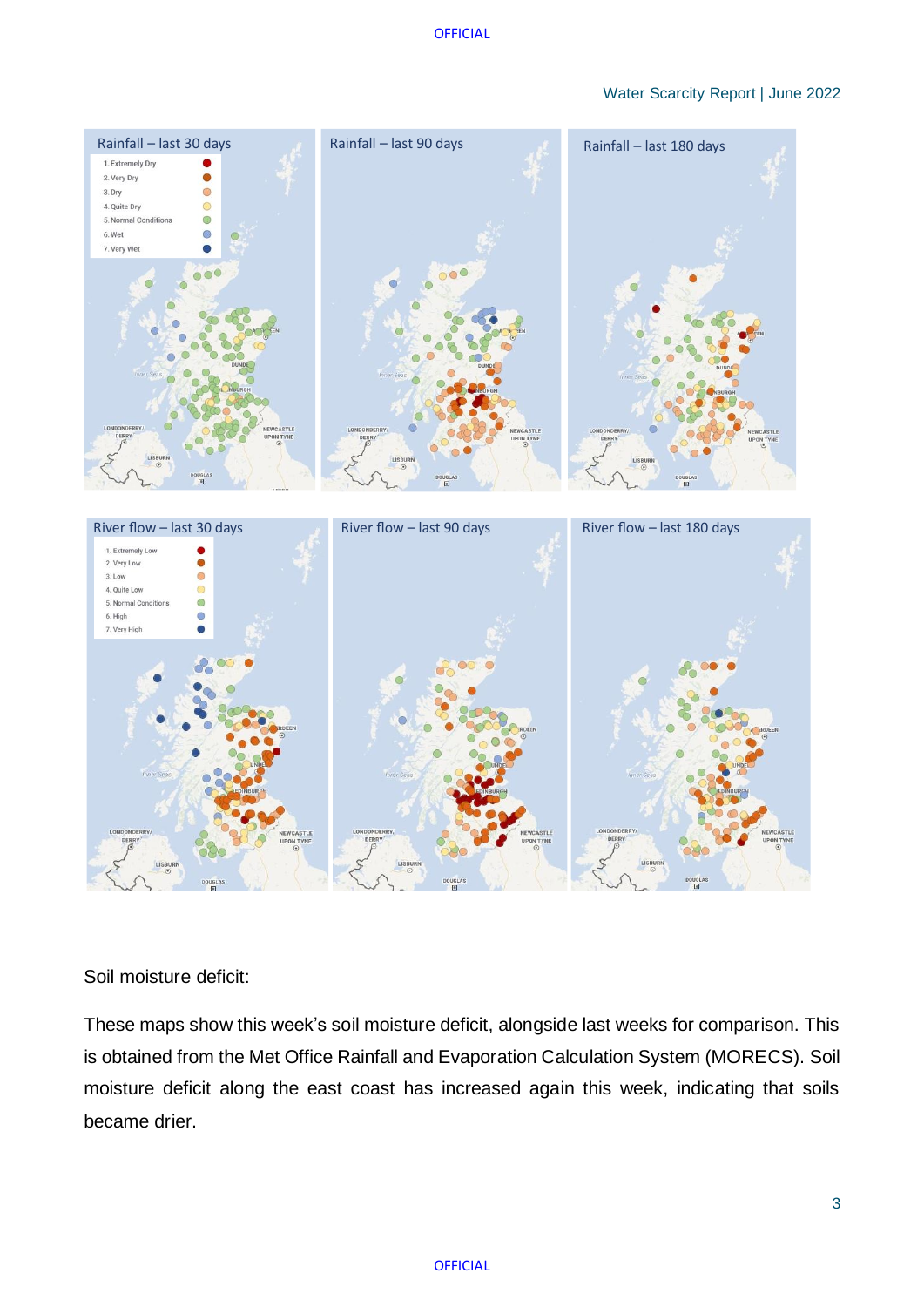

Data based on MORECS (Met Office © Crown Copyright). Some features of this information are based on digital spatial data licensed from the Centre for Ecology and Hydrology Copyright NERC (CEH). Contains OS data © Crown copyright [and database right].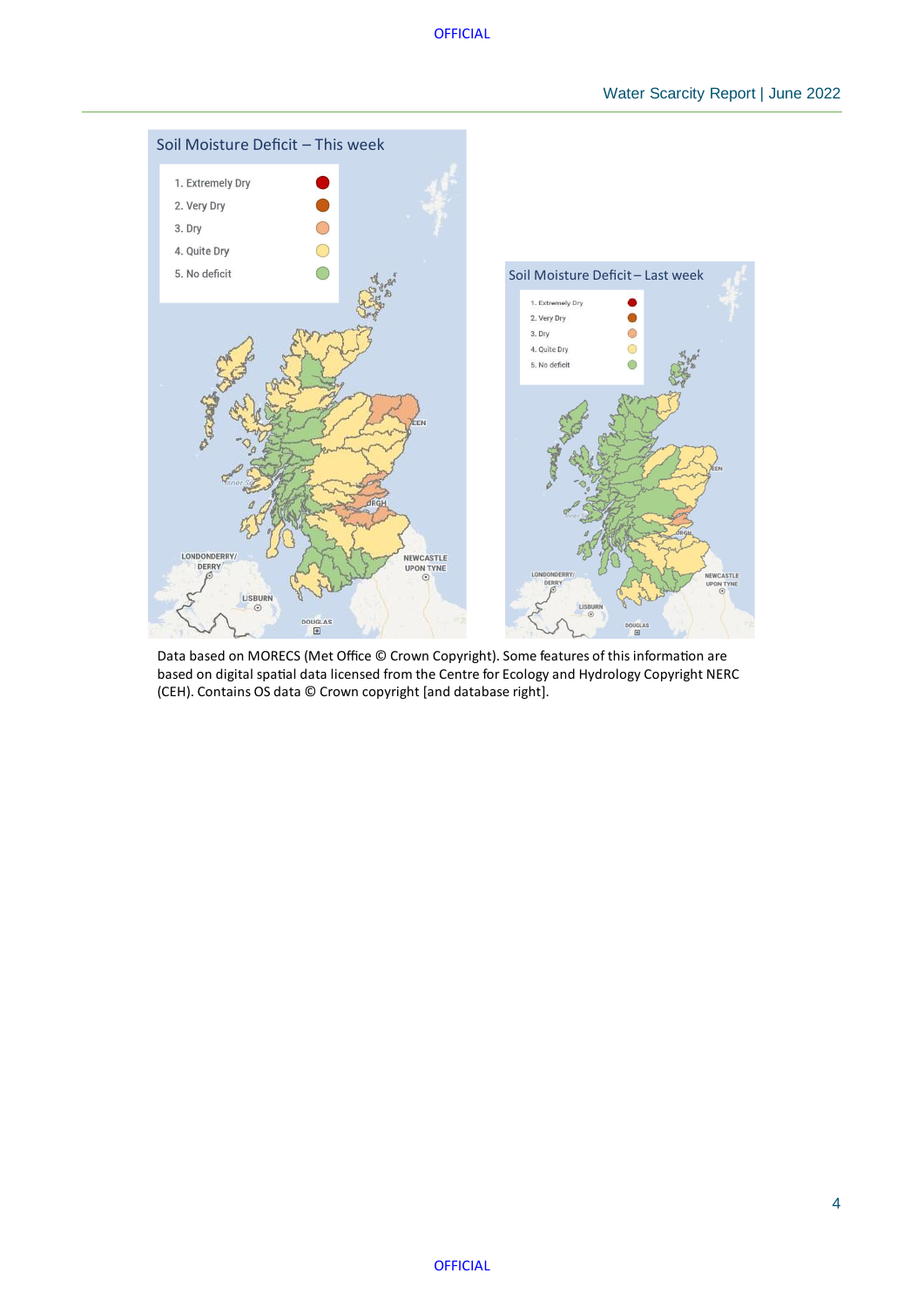Groundwater levels:

 $\overline{\mathbf{u}}$ 

## Natural water storage situation

In each river catchment there is some degree of water storage, which can maintain river flows even when it is not raining. This natural water storage is mainly held in lochs and groundwater. When natural storage has been depleted it will take a lot of rainfall for levels to recover.



Groundwater levels at the monitoring sites in the east and south-west remain low for the time of year.

Groundwater levels at the monitoring sites in the north and north-east remain within normal range for the time of year.

Loch level data is not currently available.

The following charts show the trend in groundwater level (GWL) since October 2021 for selected monitoring sites (see map above). The dark line shows the recorded groundwater level. This is plotted over level trend bands, which are based on the long-term record of mean monthly level values.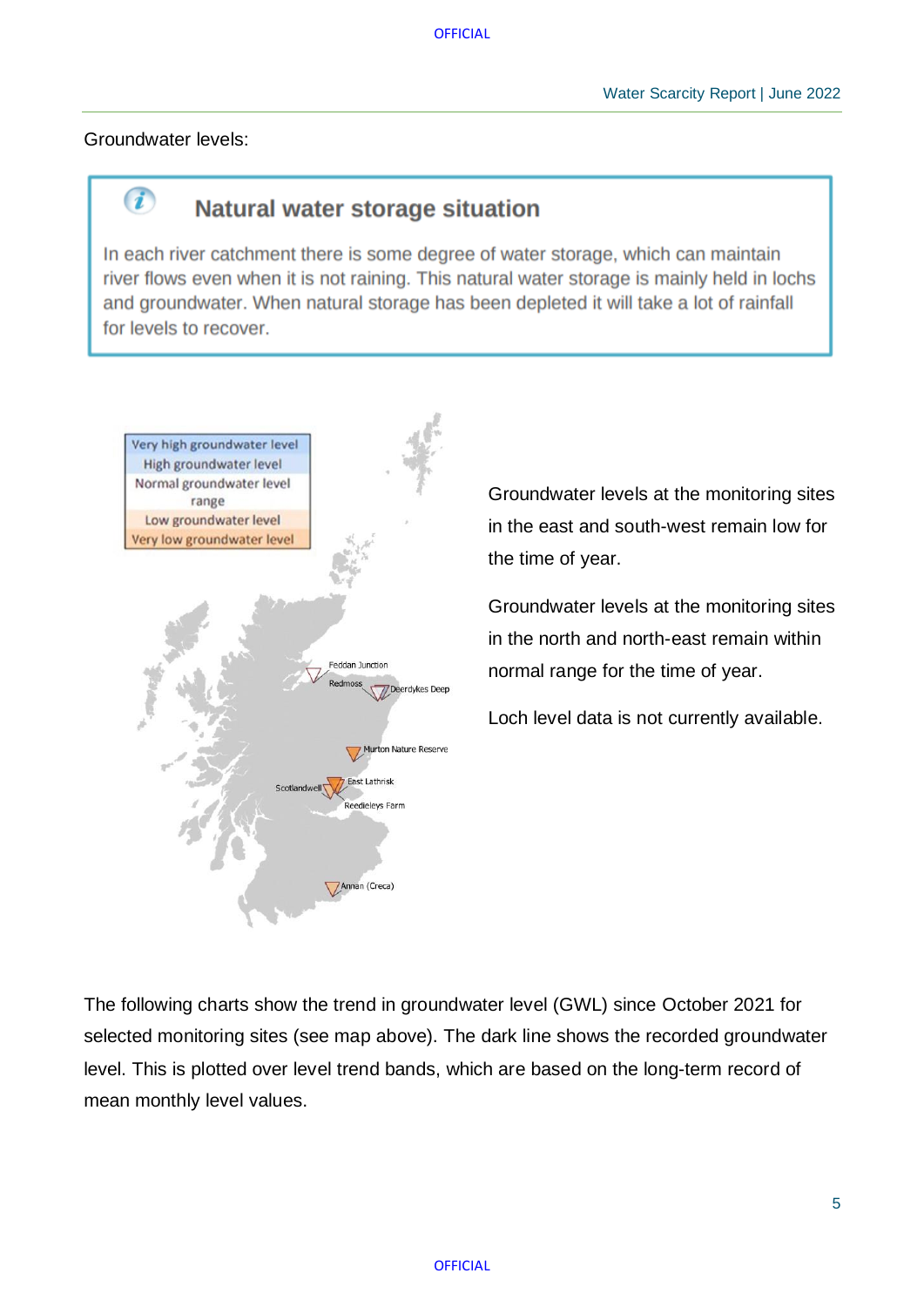



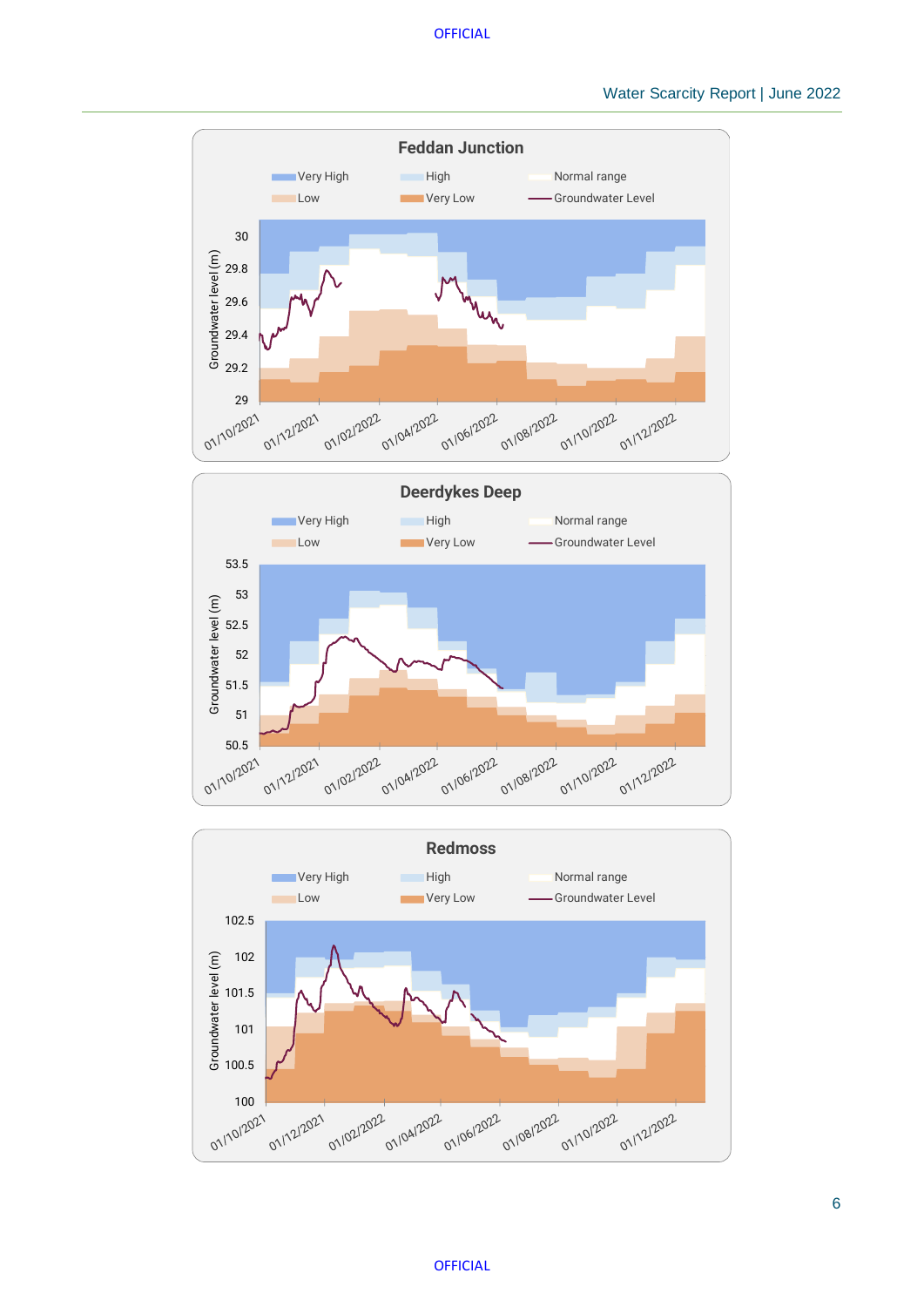